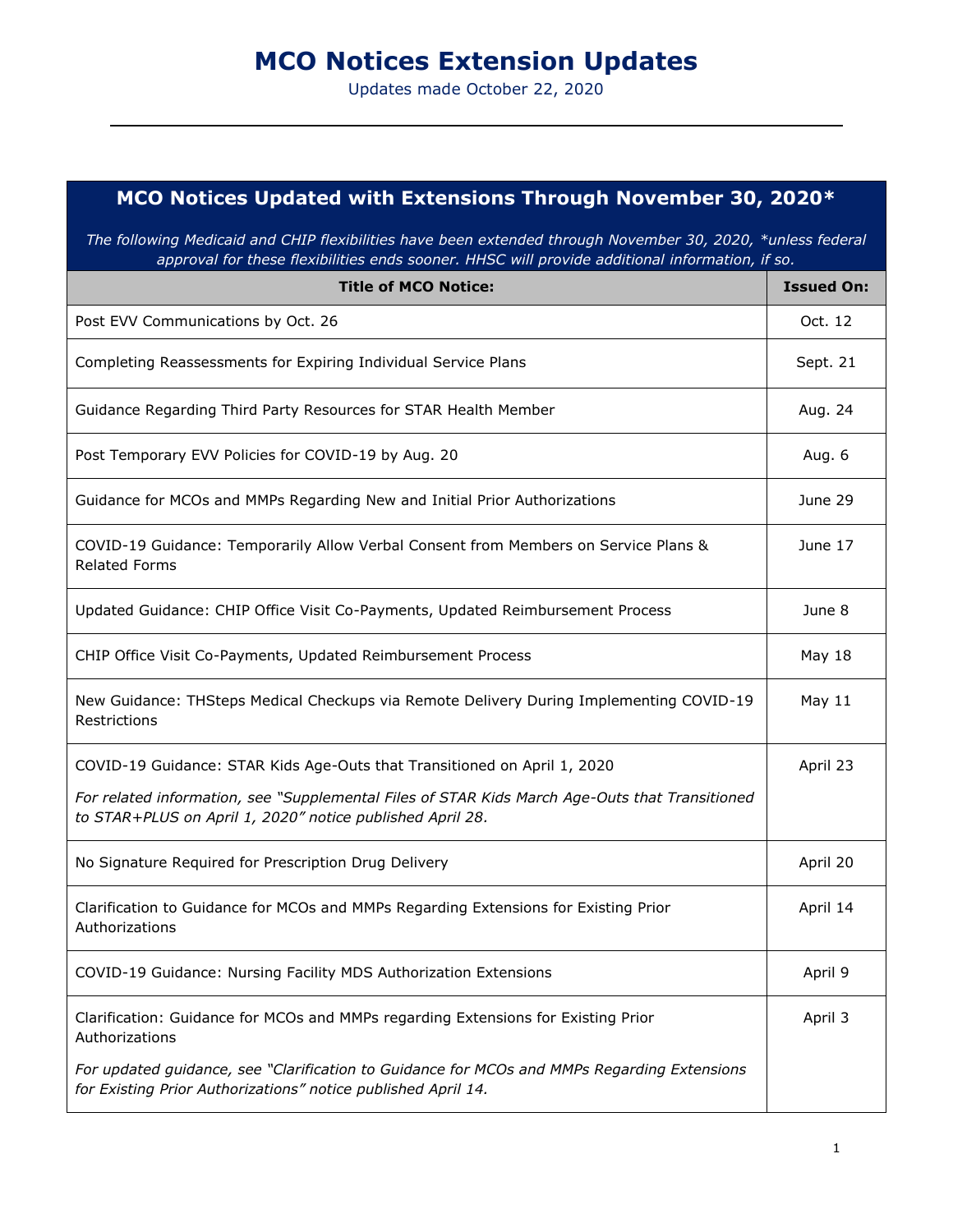| Provider Enrollment Requirement Waivers due to COVID-19                                                                                                                                                                                                    | April 2  |
|------------------------------------------------------------------------------------------------------------------------------------------------------------------------------------------------------------------------------------------------------------|----------|
| Updated: Guidance for MCOs and MMPs regarding Extensions for Existing Prior Authorizations<br>For updated guidance, see "Clarification to Guidance for MCOs and MMPs Regarding Extensions<br>for Existing Prior Authorizations" notice published April 14. | March 31 |
| Add Rural Health Clinics as Telehealth and Telemedicine Sites                                                                                                                                                                                              | March 27 |
| COVID-19 Guidance: Face to Face Visits and Service Coordination/Case Management                                                                                                                                                                            | March 26 |
| COVID-19 Guidance: Amend the GR Process for Services that Exceed the Program Cost Limit                                                                                                                                                                    | March 26 |
| COVID-19 Guidance: Appeal and Continuation of Benefit Request Extensions                                                                                                                                                                                   | March 26 |
| COVID-19 Guidance: Oral Requests for an Appeal                                                                                                                                                                                                             | March 26 |
| COVID-19 Guidance: Fair Hearing Request Extensions                                                                                                                                                                                                         | March 26 |
| COVID-19 Guidance: Fair Hearing Determination Extensions                                                                                                                                                                                                   | March 26 |
| COVID-19 Guidance for the Consumer Directed Services (CDS) Option                                                                                                                                                                                          | March 24 |
| COVID-19 Guidance for MCOs regarding Durable Medical Equipment                                                                                                                                                                                             | March 24 |
| Waiver of CHIP Copayments                                                                                                                                                                                                                                  | March 23 |
| Post Temporary EVV Policies by April 6                                                                                                                                                                                                                     | March 23 |
| For updated guidance, see "Post Temporary EVV Policies for COVID-19 by Aug. 20" notice<br>published Aug. 6                                                                                                                                                 |          |
| Claims for Telephone (Audio-Only) Behavioral Health Services                                                                                                                                                                                               | March 20 |
| Claims for Telephone (Audio-Only) Medical Services                                                                                                                                                                                                         | March 20 |

| <b>Flexibilities Ending October 23, 2020</b>        |                   |
|-----------------------------------------------------|-------------------|
| <b>Title of MCO Notice:</b>                         | <b>Issued On:</b> |
| THSteps Medical and Dental Checkups during COVID-19 | April 17          |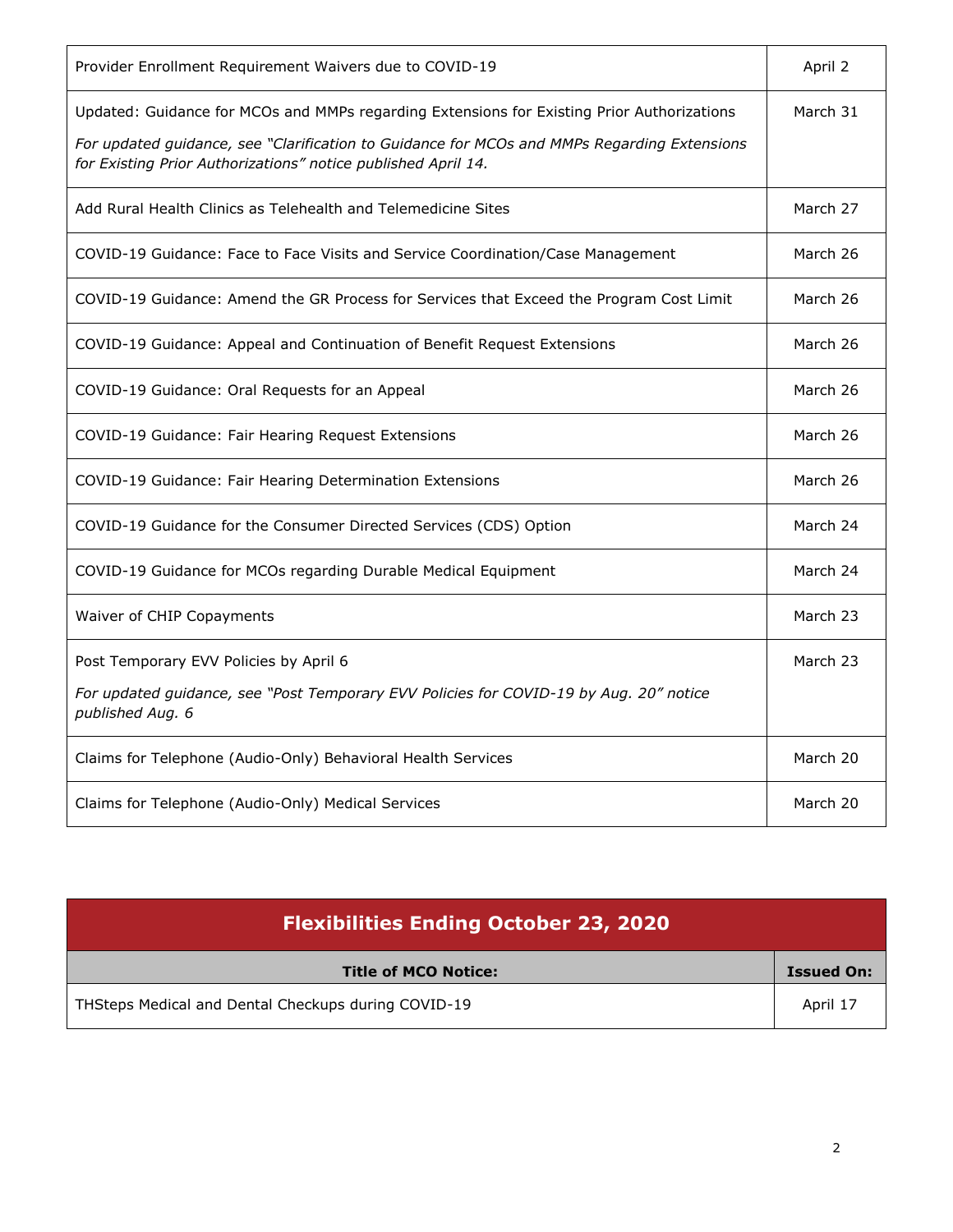| <b>Flexibilities Ended July 31, 2020</b>                            |                   |
|---------------------------------------------------------------------|-------------------|
| <b>Title of MCO Notice:</b>                                         | <b>Issued On:</b> |
| COVID-19: MCO Appeal Determination Extension Reporting              | May 5             |
| This notice was not updated as the flexibility ended July 31, 2020. |                   |
| COVID-19 Guidance: MCO Appeal Determinations                        | March 26          |
| This notice was not updated as the flexibility ended July 31, 2020. |                   |

| <b>Information on Other COVID-19 MCO Notices</b>                                                                                                                                                                           |                   |
|----------------------------------------------------------------------------------------------------------------------------------------------------------------------------------------------------------------------------|-------------------|
| <b>Title of MCO Notice:</b>                                                                                                                                                                                                | <b>Issued On:</b> |
| Certain COVID-19 Procedure Codes Implemented Retroactively - Clarification                                                                                                                                                 | Oct. 8            |
| There is not an end date on this notice and the guidance remains in effect until rescinded.                                                                                                                                |                   |
| Aug. 4 MCO Notice Retracted: Updated Information on COVID-19 Medicaid Renewals                                                                                                                                             | Oct. 6            |
| This notice was not updated as the extension details remain the same and the guidance is in<br>effect until rescinded.                                                                                                     |                   |
| New Value Point of Origin for Admission of Visit Code "G," In Use Beginning July 1, 2020                                                                                                                                   | Oct. 1            |
| There is not an end date on this notice and the guidance remains in effect until rescinded.                                                                                                                                |                   |
| Updated Information: Spell of Illness Limitation and COVID-19                                                                                                                                                              | Sept. 17          |
| There is not an end date on this notice and the guidance remains in effect until rescinded.                                                                                                                                |                   |
| Updated Information: COVID-19 - Spell of Illness Limitation in STAR Health                                                                                                                                                 | Sept. 17          |
| There is not an end date on this notice and the guidance remains in effect until rescinded.                                                                                                                                |                   |
| Certain COVID-19 Procedure Codes Implemented Retroactively                                                                                                                                                                 | Sept. 10          |
| For updated guidance, see "Certain COVID-19 Procedure Codes Implemented Retroactively -<br>Clarification" posted on Oct. 8. There is not an end date on this notice and the guidance remains<br>in effect until rescinded. |                   |
| Emergency Rate Increases for NFs Effective April 1 Extended Through End of Federally-Approved<br>PHE                                                                                                                       |                   |
| This notice was not updated as the extension details remain the same and the guidance is in<br>effect until rescinded.                                                                                                     | Sept. 2           |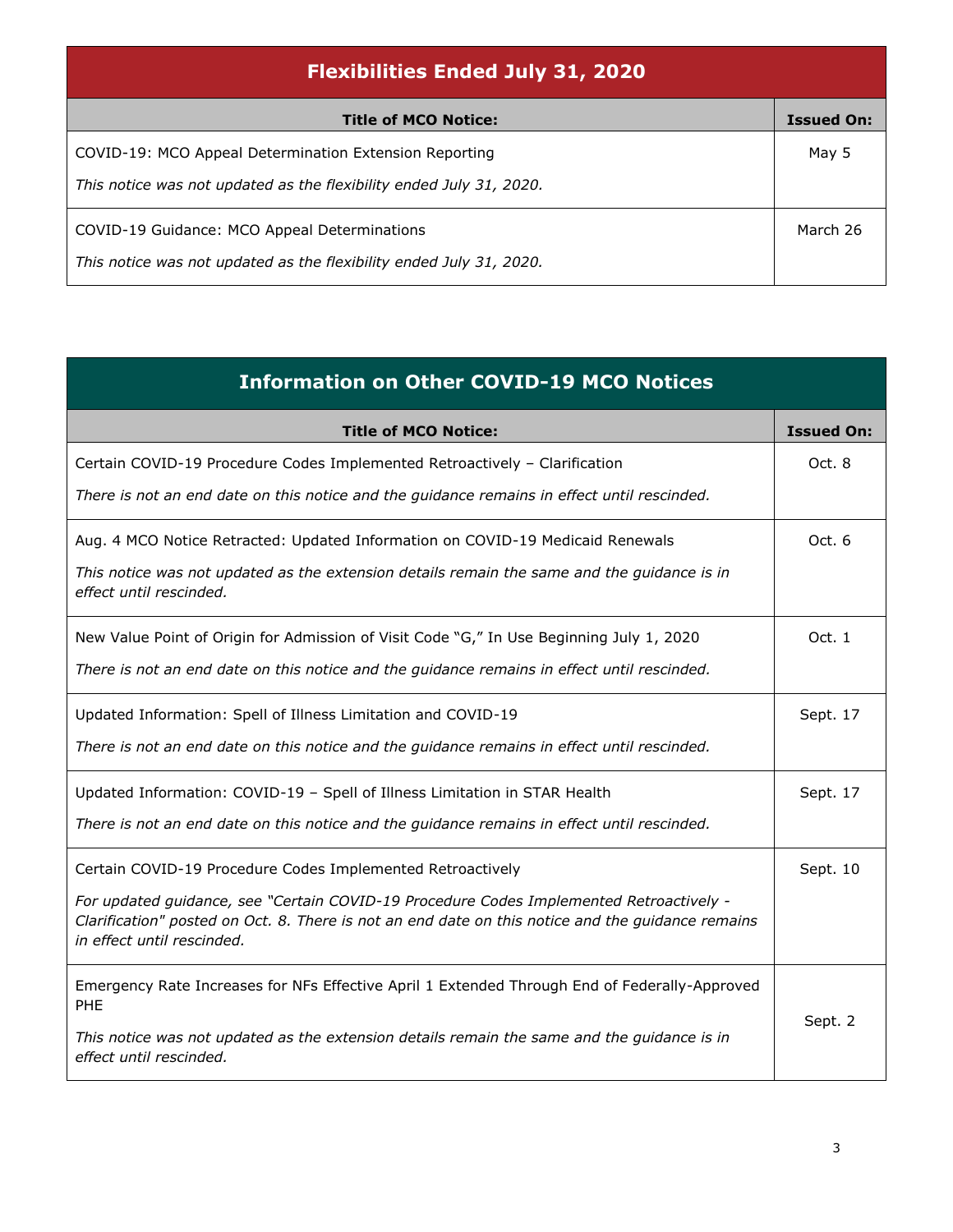| Guidance: STAR Health Member's Changing Primary Care Provider During the Public Health<br>Emergency                                                                                                                                                                               | Aug. 24 |
|-----------------------------------------------------------------------------------------------------------------------------------------------------------------------------------------------------------------------------------------------------------------------------------|---------|
| This notice was not updated as the extension details remain the same and the guidance is in<br>effect until rescinded.                                                                                                                                                            |         |
| COVID-19 and Applicability of EPSDT for Some Adults                                                                                                                                                                                                                               | Aug. 17 |
| This notice was not updated as the extension details remain the same and the guidance is in<br>effect until rescinded.                                                                                                                                                            |         |
| State Fiscal Year 2020 Texas Health Steps Timely Checkup Reports - Calculations During COVID-<br>19                                                                                                                                                                               | Aug. 13 |
| This notice was not updated. As it states, timely checkup standards for SFY 2021 are reinstated<br>starting November 1, 2020.                                                                                                                                                     |         |
| Clarification to "Procedure Code Addition and Update for Coronavirus (COVID-19)"                                                                                                                                                                                                  | Aug. 10 |
| There is not an end date on this notice and the guidance remains in effect until rescinded.                                                                                                                                                                                       |         |
| Medicaid and CHIP Managed Care Provider Re-credentialing - COVID-19: Revised Due Date<br>Extensions                                                                                                                                                                               | July 16 |
| This notice was not updated as the extension details remain the same.                                                                                                                                                                                                             |         |
| Procedure Code Addition and Update for COVID-19                                                                                                                                                                                                                                   | July 13 |
| For updated guidance, see "Clarification to "Procedure Code Addition and Update for Coronavirus<br>(COVID-19)" notice published on Aug. 10. There is not an end date on this notice and the<br>guidance remains in effect until rescinded.                                        |         |
| Reprocessing Guidance for COVID-19 Related Claims                                                                                                                                                                                                                                 | July 6  |
| There is not an end date on this notice and the guidance remains in effect until rescinded.                                                                                                                                                                                       |         |
| Emergency Rate Increases for the Nursing Facilities Effective Retroactive to April 1, 2020                                                                                                                                                                                        | July 2  |
| For updated guidance, see "Emergency Rate Increases for NFs Effective April 1 Extended<br>Through End of Federally-Approved PHE" notice published Sept. 2. This notice was not updated<br>as the extension details remain the same and the guidance is in effect until rescinded. |         |
| Leveraging Long-Term Care Hospitals (LTCHs) During the COVID-19 Public Health Emergency                                                                                                                                                                                           | June 27 |
| There is not an end date on this notice and the guidance remains in effect until rescinded.                                                                                                                                                                                       |         |
| Medicaid and CHIP Managed Care Provider Re-credentialing - COVID-19                                                                                                                                                                                                               | June 18 |
| For updated guidance, see "Medicaid and CHIP Managed Care Provider Re-credentialing -<br>COVID-19: Revised Due Date Extensions" notice published July 16.                                                                                                                         |         |
| COVID-19 - Spell of Illness Limitation in STAR Health                                                                                                                                                                                                                             | June 4  |
| For updated guidance, see "Updated Information: COVID-19 - Spell of Illness Limitation in STAR<br>Health" notice published on Sept. 17.                                                                                                                                           |         |